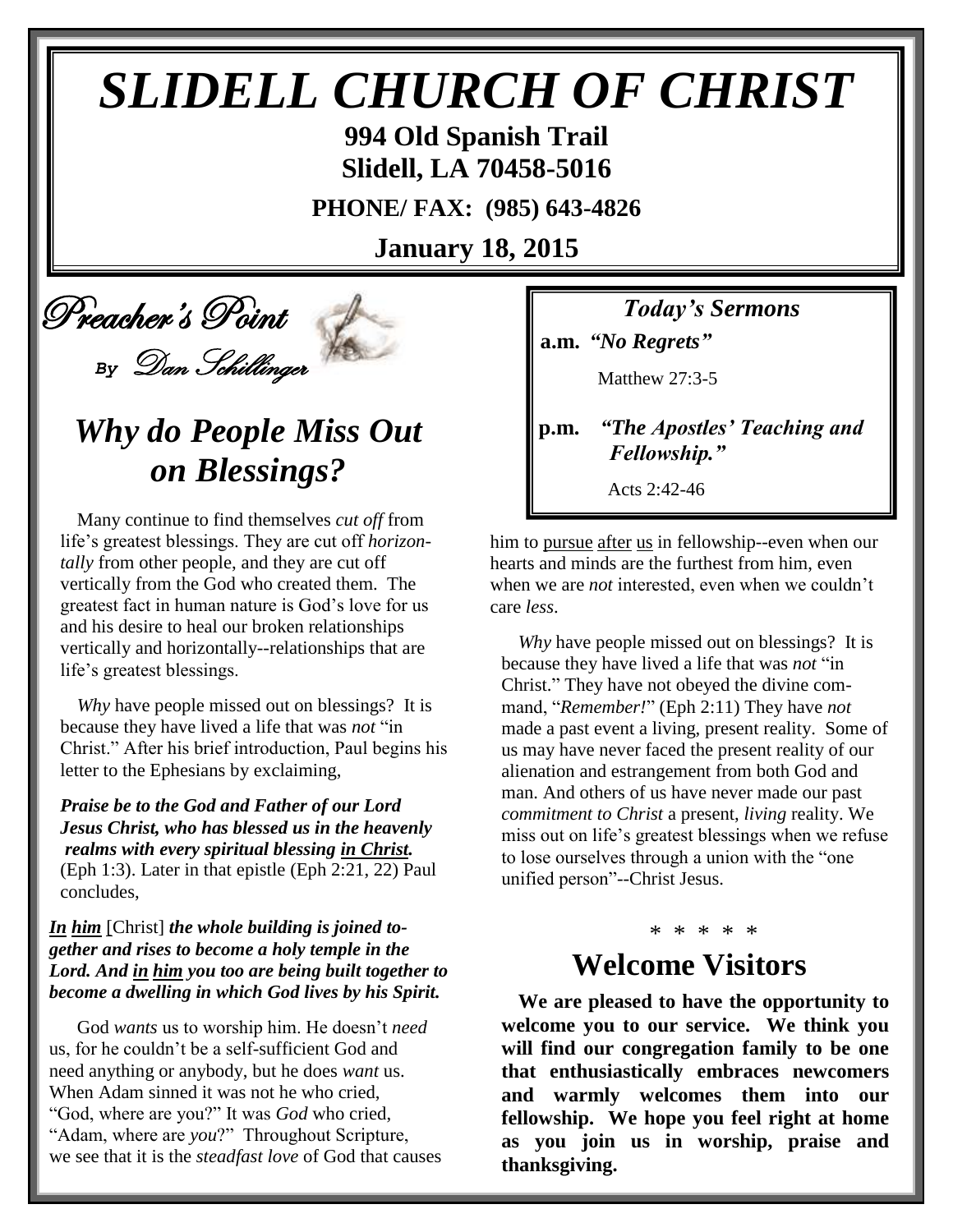### *REMEMBER IN PRAYER*



### $\mathcal{R}$ *"ENCOURAGE"*

### **With Visits, Calls, & Cards**

**Sydney Zanco** (eight year-old daughter of Angela Richardson's friend) - was in an ATV accident, has extensive injury to her right leg, will be in hospital for at least a month. Physicians are hoping they can restore all blood flow and nerves so she won't lose the leg.

**Merissa Ridner** - eight year-old niece of Dan & Margaret's son-in-law, in Tullahoma, TN. She is diagnosed with cancer of her lymphatic system.

**Steve Sanders** - former minister here, hospitalized in Missouri this week with an elevated heart beat and low blood pressure.

**Clara Leonard** - diagnosed with pleurisy.

**Claude Fairley** - friend of Dorsie's, hospitalized in Lacombe Regional Hospital this past week.

**Cecilia McDonald** - Kate's mother, scheduled for stent surgery.

**JayCee Johns** - Joyce Carter's granddaughter: pray that she will come to her senses and repent from recent bad attitudes and decisions.

**Jimmy Barnett**, friend of Wally's: thanksgiving that he has a clean bill of health following recent medical setbacks.

**Donald Boudreaux** (Joyce LeBlanc's brother-in-law) - scheduled for kidney cancer surgery.

**Irvin Briant, Jr.** (Greg Briant's brother) – receiving Hospice care at home. Pray for his comfort and encouragement.

**Dorothy Bryan** - recovering very well from recent cancer surgery and is doing well with her chemo treatments.

**Leonard Cousin** (friend of Nayla's) - has a brain hemorrhage.

**Janet Despenza** - still awaiting a corrective leg brace, while suffering foot pain.

**Angela Keys** - diagnosed with cancer.

**Terry McKenzie** (friend of the Caseys in Jackson, MI) - not given much time to live.

**Ernest Moragne** (brother of Paul Moragne) - has incurable lung cancer.

**Zach Steele** - health issues.

**David Gilstrap** - former member and deacon here, has his sight in one eye partially restored following surgery last week. Surgery scheduled tomorrow to attempt to do the same for his other eye.

**Pray for all who are travelling.**

**Pray for the Spanish Bible study.**

**Pray for our elders: Courtney Cheri, Dwight Jones and Gerald Molina.**

**Pray for President Obama and all our elected officials.**

**Pray for our men and women in our armed forces, both here and abroad!**

## FOOD FOR THOUGHT

## *The Exclusiveness of Christianity*

 Jesus said, *"I am the way, and the truth, and the life. No one comes to the Father except through me."* (John 14:6, ESV).

 We live in an age of "political correctness." "Tolerance," "acceptance" and the prevalent "postmodern" world-view equate all religions and philosophies as equally valid (or invalid!). But in this verse our Lord states that he is:

\* THE Way (not A way)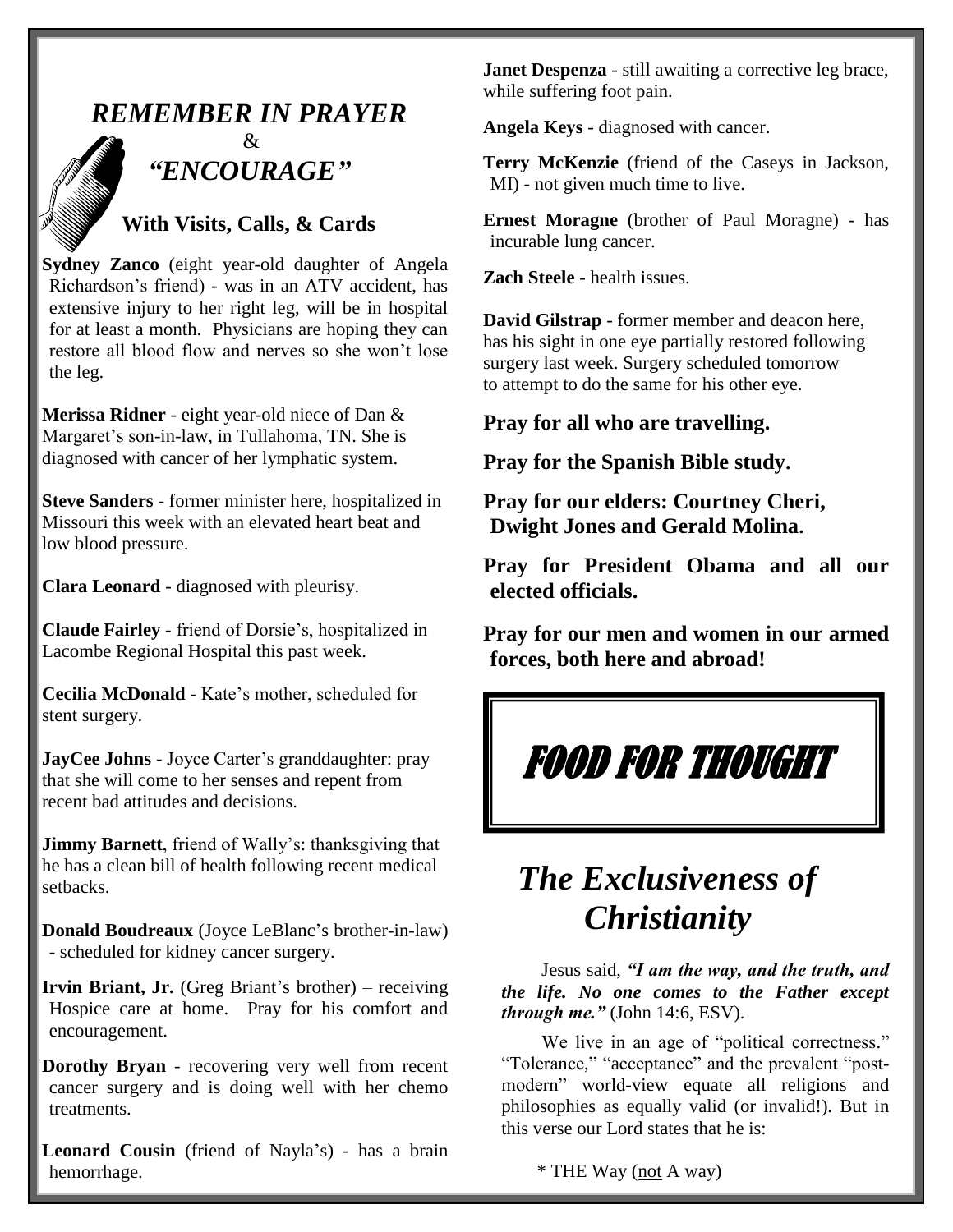### \* THE Truth (not A truth)

\* THE Life (not A life)

These words of Jesus logically exclude all other religions as ways to salvation:

- \* Judaism (see Matthew 17)
- \* Islam (Allah vs. the Lord)
- \* World religions (Buddhism, Hinduism, Shintoism, etc.)
- \* Skepticism, agnosticism, atheism, or any other forms of unbelief.

 The way of "political correctness" demands compromise, but numerous passages in Scripture make it plain that Christians cannot compromise their convictions and be pleasing to God, e.g.,

Daniel 3 (Daniel's three Hebrew friends); Daniel 6 (the lions' den); Acts 4 and 5 (the apostles before the Sanhedrin); the entire book of Revelation.

 The New Testament often speaks of "the world" as being sinful people who are alienated from God. It is absolutely wrong for those of us who call ourselves Christians to exhibit prejudice, intolerance, or bigotry towards people as people, even if they hold to some other religions, be-cause Jesus said, *"For God so loved the world, that he gave his only Son…"* (John 3:16). We have no choice but to emulate our Creator's love and to strive to convert those outside of Christ because their souls are in danger of being eternally lost. The apostle Peter summarizes the situation well:

*"There is salvation in no one else, for there is no other name under heaven given among men by which we must be saved."* (Acts 4:12, ESV).

The way of Christianity is exclusive to all others!

\* \* \* \* \*

## *Avoiding Negativity*

*…for he who doubts is like a wave of the sea driven and tossed by the wind …he is a double-minded man, unstable in all his ways.* (James 1:6, 8, NKJV)

The more senior folks among us have surely heard the old song, "You gotta accentuate the positive, eliminate the negative, latch on to the affirmative, and don't mess with Mr. In-Between."

We can avoid negative thinking, because if we *harbor* negative thoughts, sooner or later they'll destroy our lives.

There have been people who tried to start their car with a jumper cable, but instead of connecting the correct part of the cable to the positive pole of the battery, they connected it to the negative pole. This mistake can spark a terrible explosion, and because of it, folks have become permanently blind.

In the same way, many people blind *themselves* by connecting to the negative pole of life. Negativity is like a witch's wand that attaches itself to a person's forehead. The wand kills and destroys whatever it points toward. It may point toward the person who wears it, or it may point to others. You probably know people who walk around with that wand permanently pointed at their own lives. You can recognize them immediately by their negative thoughts: "I'm nobody…I really don't amount to much…I don't have many friends…I'm not too smart."

Others take that wand and point it *outward*. These people fail in life but blame their failures on others: their parents, their spouses, their bosses, the system, the corporation. They never accept responsibility for their own downfall.

Some even point the wand at God. They say, "God could never love me. I wonder if there even is a God."

*"I have begun everything with the idea that I could succeed, and I never had much patience with the multitudes of people who are always ready to explain why one cannot succeed."* - Booker T. Washington (former slave)

We all have negative thoughts at times, and often we don't recognize them. While we can't avoid all negativity, we can turn our attitudes into more positive perspectives. Today ask God to show you your negative thoughts and to give you the ability to look at the bright side of life.